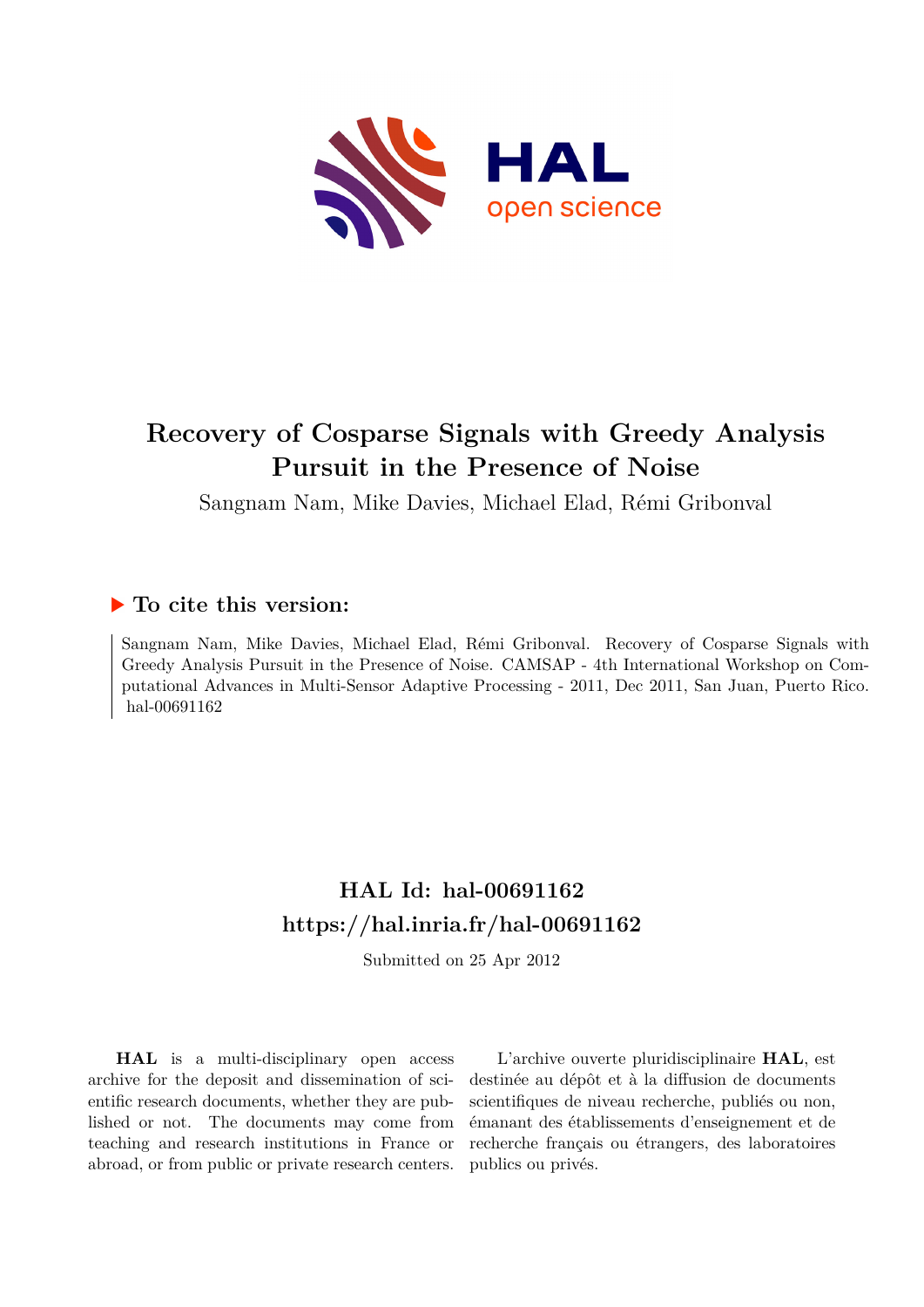# Recovery of Cosparse Signals with Greedy Analysis Pursuit in the Presence of Noise

*(Invited Paper)*

Sangnam Nam<sup>∗</sup>, Michael E. Davies<sup>†</sup>, Michael Elad<sup>‡</sup> and Rémi Gribonval<sup>∗</sup> <sup>∗</sup>Centre de Recherche INRIA Rennes - Bretagne Atlantique, 35042 Rennes, France †School of Engineering and Electronics, The University of Edinburgh, Edinburgh, EH9 3JL, UK ‡Department of Computer Science, The Technion, Haifa 32000, Israel

*Abstract*—The sparse synthesis signal model has enjoyed much success and popularity in the recent decade. Much progress ranging from clear theoretical foundations to appealing applications has been made in this field. Alongside the synthesis approach, an *analysis* counterpart has been used over the years. Despite the similarity, markedly different nature of the two approaches has been observed. In a recent work, the *analysis model* was formally formulated and the nature of the model was discussed extensively. Furthermore, a new greedy algorithm (GAP) for recovering the signals satisfying the model was proposed and its effectiveness was demonstrated.

While the understanding of the analysis model and the new algorithm has been broadened, the stability and the robustness against noise of the model and the algorithm have been mostly left out. In this work, we adapt and propose a new GAP algorithm in order to deal with the presence of noise. Empirical evidence for the algorithm is also provided.

#### I. INTRODUCTION

In many tasks in image and signal processing, only limited—sometimes highly insufficient—data for the signals of interest are available. Even when sufficient amount of observations is available, the data can frequently be corrupted by noise. Adding on top of these the case where the data are both incomplete and corrupted by noise, one would be tempted to simply abandon any hope of performing reasonable work on those signals.

Fortunately, the signals that we are interested in are not just 'ordinary random signals.' They exhibit highly regular behavior among them. When we mathematically model these properties shared by the signals of interest, we arrive at sometimes spectacular results even for the problems with initial bleak outlooks described above. What is an example of enabling data models?

#### *A. The Sparse Synthesis Model*

The *sparse synthesis signal model* is one of the most celebrated data models. Many classes of signals, e.g., images, are observed to be very low-dimensional while their actual signal dimension can be quite high. This observation is modeled as follows: Any signal  $\mathbf{x} \in \mathbb{R}^d$  of interest can be expressed as a linear combination of *few* columns of a fixed matrix  $\mathbf{D} \in \mathbb{R}^{d \times n}$  called a *dictionary*. Typically,  $n > d$  so that the model is rich enough to express interesting signals.

This model has been the focus of many papers, studying its core theoretical properties by exploring practical numerical algorithms for using it in practice (e.g. [1]–[3]), evaluating theoretically these algorithms' performance guarantees, addressing ways to obtain the dictionary from a bulk of data, and beyond all these, attacking a long series of applications in signal and image processing with this model, demonstrating often state-of-the-art results.

#### *B. The Cosparse Analysis Model*

The synthesis model has a 'twin' model that takes the *analysis* view point. Before introducing this analysis model, let us step back and look at a typical way the sparse synthesis model is used in a signal processing application. As described at the beginning, one may have an incomplete and/or noisecontaminated observation y of a signal x. This means that there can be many—a lot of times, infinitely many—signals that could explain the observation y and hence it is difficult to recover  $x$ . However, if we know that  $x$  is sparse in  $D$ , then we can look for the coefficient vector z that is as sparse as possible while the resulting signal Dz is 'compatible' with y.

An interesting alternative has been used in practice successfully over the years; In this alternative, there is a fixed analysis operator  $\Omega$  acting on the signal space, and one looks for the signal x that sparsifies the analysis representation  $\Omega$ x the most while being compatible with the observation y, instead of searching for the sparsest synthesis representation z with  $x = Dz$ . Several works, e.g., [4]–[7], have empirically demonstrated the effectiveness of the analysis-based approaches and have shown either implicitly or explicitly the distinctness of two approaches (synthesis vs. analysis). On the other hand, perhaps due to the strong resemblance between the two methods, it was only recent that the underlying distinct model, which was named *cosparse analysis model*, was explicitly described and studied in [8].

In the cosparse analysis model, a signal  $\mathbf{x} \in \mathbb{R}^d$  is said to be *cosparse* with respect to an analysis operator  $\Omega \in \mathbb{R}^{p \times d}$ if the analysis representation Ωx contains *many zero entries*. Further, the number of zeros  $\ell = p - ||\Omega x||_0$  is called the *cosparsity* of x and we say that x is  $\ell$ -cosparse. The index set where  $\Omega$ x is zero will be called the *cosupport* of x. We want to bring to the reader's attention that we are focused on the fact that  $\Omega x$  has many zeros entries rather than few non-zero entries since there is generally a non-trivial lower limit on the number of non-zero entries [8].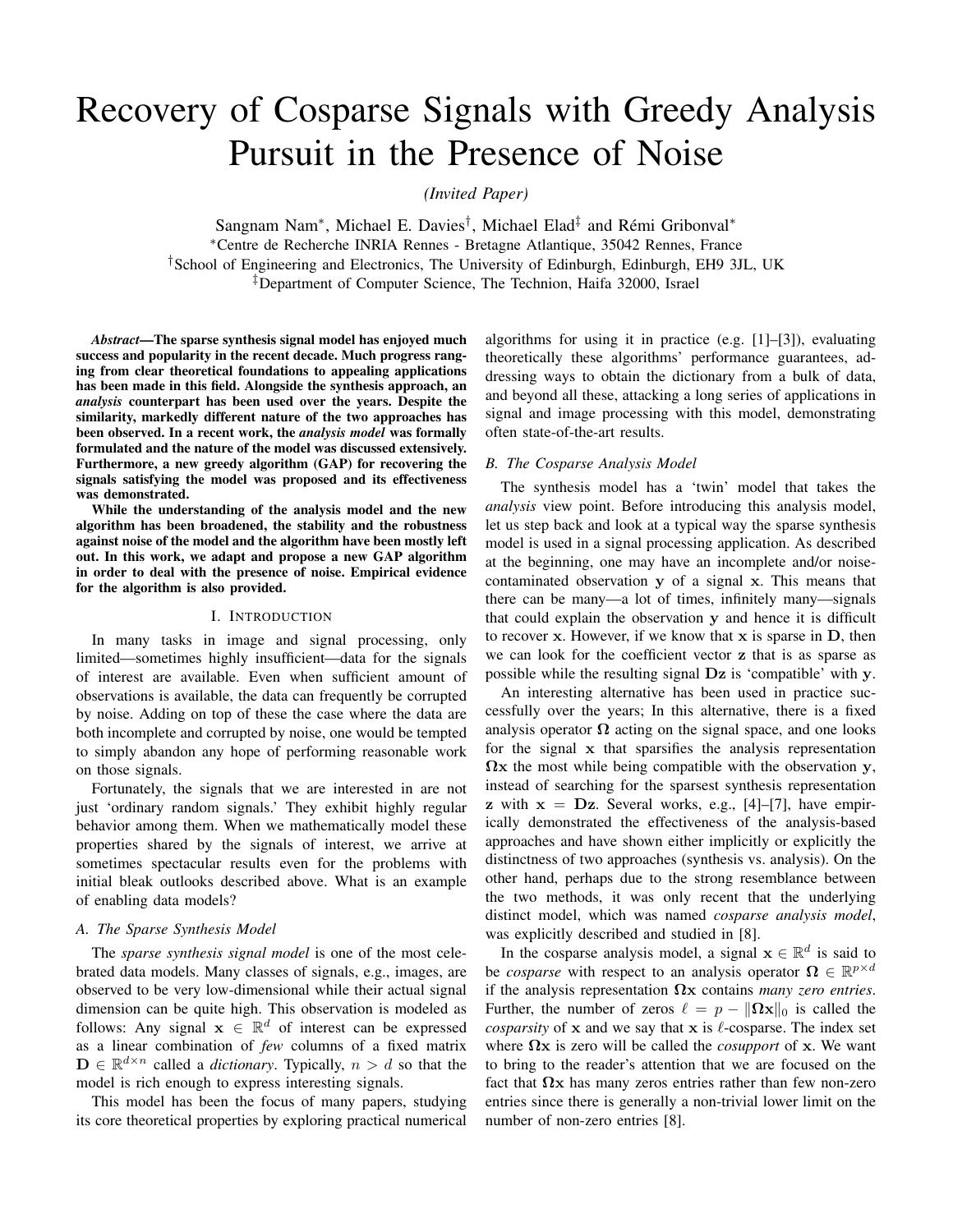#### *C. The Greedy Analysis Pursuit Algorithm*

Given an incomplete observation y of a cosparse signal x, how to recover the original signal x?

For this task, a greedy algorithm in the spirit of Matching Pursuit algorithms for the sparse synthesis model was proposed in [8] for the cosparse signal recovery and was named Greedy Analysis Pursuit (GAP). Further details are left to Section II and [8]. Let us now elaborate on the cosparse signal recovery problem for which the GAP algorithm was applied.

Let  $\mathbf{x} \in \mathbb{R}^d$  be a cosparse signal with respect to an analysis operator  $\Omega \in \mathbb{R}^{p \times d}$ . Suppose that the only information available for x, apart from that it is cosparse with respect to  $\Omega$ , is given by

$$
y = Mx, \tag{1}
$$

where  $\mathbf{M} \in \mathbb{R}^{m \times d}$  is a measurement matrix. We assume that  $m < d$ , so the relation is underdetermined. Then, the cosparse signal recovery problem is the triplet  $(y, M, \Omega)$ —possibly the quartet  $(\mathbf{y}, \mathbf{M}, \mathbf{\Omega}, \ell)$ , where  $\ell$  is the coparsity of x. The goal in the cosparse signal recovery is to recover x.

The effectiveness of the GAP for the cosparse signal recovery was well-demonstrated in [8]. Surprsingly, the GAP was observed to outperform the analysis  $\ell_1$ -minimization algorithm.

#### *D. Contribution*

The type of cosparse recovery problem described above rarely occurs in practice. One issue is that the clean measurements/observations  $y = Mx$  of a cosparse signal x are unlikely to be available. For this reason, it is better to suppose that  $y = Mx + n$  where n is a noise term.

Another problem of practical nature comes from the inexactness of the model. That is, most signals x of interest are actually not exactly cosparse. This leads us to work with the following approximate cosparse signal model: A signal x is approximately cosparse with respect to  $\Omega$  if there is an exact cosparse signal  $x^*$  close to x, i.e.,

$$
\mathbf{x} \approx \mathbf{x}^* \quad \text{and} \quad p - \|\mathbf{\Omega}\mathbf{x}^*\|_0 \gg 1.
$$

Due to these practical issues, though it has delivered encouraging empirical results, the GAP algorithm has not been a viable tool to be used directly in applications. The contribution of this paper is to adapt the GAP and make it able to perform stable cosparse signal reconstruction when the observation is contaminated by noise. This is empirically demonstrated on toy MRI problems.

#### II. NOISELESS GAP ALGORITHM

The Greedy Analysis Pursuit (GAP) algorithm as appeared in [8] is presented in this section.

To begin, we fix some notations. For an index set  $I \subset [1, p]$ ,  $\Omega_I$  is the submatrix of  $\Omega$  that is obtained by retaining the *rows* of  $\Omega$  indexed by *I*. A vector  $x_0 \in \mathbb{R}^d$  is a cosparse signal with respect to  $\Omega$  and will serve as the ground truth. The cosupport of  $x_0$  is denoted by  $\Lambda$ .

The GAP attempts to solve the linear inverse problem (1) where  $y := Mx_0$ . Its aim is to identify the cosupport  $\Lambda$  and hence to pin down the signal  $x_0$ . An interesting twist is that it tries to *remove* rows of  $\Omega$  in a greedy way to arrive at  $\Omega_{\Lambda}$ in the end. At the first step, the GAP takes  $\hat{\Lambda}_0 = [\![1, p]\!]$  to be the initial estimate of the cosupport  $\Lambda$  and removes elements from  $\hat{\Lambda}_0$  to obtain a new estimate  $\hat{\Lambda}_1$ . What would be a good way to choose the elements to be discarded? If we pretend that we know  $x_0$ , then this would be an easy task: We will compute  $\Omega_{\hat{\Lambda}_0}$  x<sub>0</sub> and choose any index that corresponds to a non-zero entry. Of course, we do not have  $x_0$  but only y. These arguments naturally suggest: First, obtain a 'good enough' estimate  $\hat{\mathbf{x}}_0$  of  $\mathbf{x}_0$  using y. Then, compute  $\mathbf{\Omega}_{\hat{\Lambda}_0} \hat{\mathbf{x}}_0$ and decide which elements to remove. For the first half of the task, we let

$$
\hat{\mathbf{x}}_0 := \underset{\mathbf{x}}{\operatorname{argmin}} \|\mathbf{\Omega}_{\hat{\Lambda}_0}\mathbf{x}\|_2 \quad \text{subject to} \quad \mathbf{y} = \mathbf{M}\mathbf{x}.\tag{2}
$$

For the second half, note first that most likely all elements of  $\Omega_{\hat{\Lambda}_0} \hat{\mathbf{x}}_0$  are non-zero. Hence, some care must be taken in choosing elements to remove. Assuming that  $\hat{\mathbf{x}}_0$  is a good estimate of  $x_0$ , a safe route would be to choose the entries of  $\Omega_{\hat{\Lambda}_0} \hat{\mathbf{x}}_0$  with the maximum magnitudes. We can see that this is a sensible approach once we view that  $\Omega_{\hat{\Lambda}_0} \hat{\mathbf{x}}_0$  is a 'small' perturbation of  $\mathbf{\Omega}_{\hat{\Lambda}_0} \mathbf{x}_0$ . Thus, for the second part, we let

$$
\hat{\Lambda}_1 := \hat{\Lambda}_0 \setminus \{ \operatorname{argmax} \{ |\omega^j \hat{\mathbf{x}}_0| : j \in \hat{\Lambda}_0 \} \},\tag{3}
$$

where  $\omega^{j}$  is the j-th *row* of  $\Omega$ . The version of GAP alternates the two steps above until an appropriate stopping criterion is met.

#### III. NEW NOISE-AWARE GAP ALGORITHM

The new version of GAP attempts to solve the linear inverse problem with noise,

$$
y = Mx + n \tag{4}
$$

where  $y := Mx_0 + n$  is the noisy measurements/observations of  $x_0$ . We assume the knowledge of the noise level  $\epsilon$ ; to be precise,  $\|\mathbf{n}\|_2 \leq \epsilon$ .

Looking at how (1) is related to the estimate update step (2) of the original GAP, it is natural to consider the alternative

$$
\hat{\mathbf{x}}_0 := \underset{\mathbf{x}}{\operatorname{argmin}} \|\mathbf{\Omega}_{\hat{\Lambda}_0}\mathbf{x}\|_2 \quad \text{subject to} \quad \|\mathbf{y} - \mathbf{M}\mathbf{x}\|_2 \le \epsilon \quad (5)
$$

in order to adapt the GAP for the problem (4). The same cosupport estimate update step (3) can then be used. This leads to the new noise-aware version of GAP, called GAPn. The description of the algorithm is given in Algorithm 1.

*a) Stopping Criteria:* Various stopping criteria can be used to terminate the GAPn iterations. One criterion that proved to be useful was  $\|\mathbf{\Omega}_{\hat{\Lambda}_i}\hat{\mathbf{x}}_i\|_{\infty} < \eta_{\text{coef}}$  where  $\eta_{\text{coef}}$  is some prescribed (small) value. Another possibility is  $\|\hat{\mathbf{x}}_i \hat{\mathbf{x}}_{i-1}\|_2 < \eta_{\text{stable}}$  for some  $\eta_{\text{stable}} > 0$ . One can also decide on a prescribed cosparsity as a stopping criterion:  $|\hat{\Lambda}_i| < \ell_{\text{stop}}$ . The first option was used in our experiment.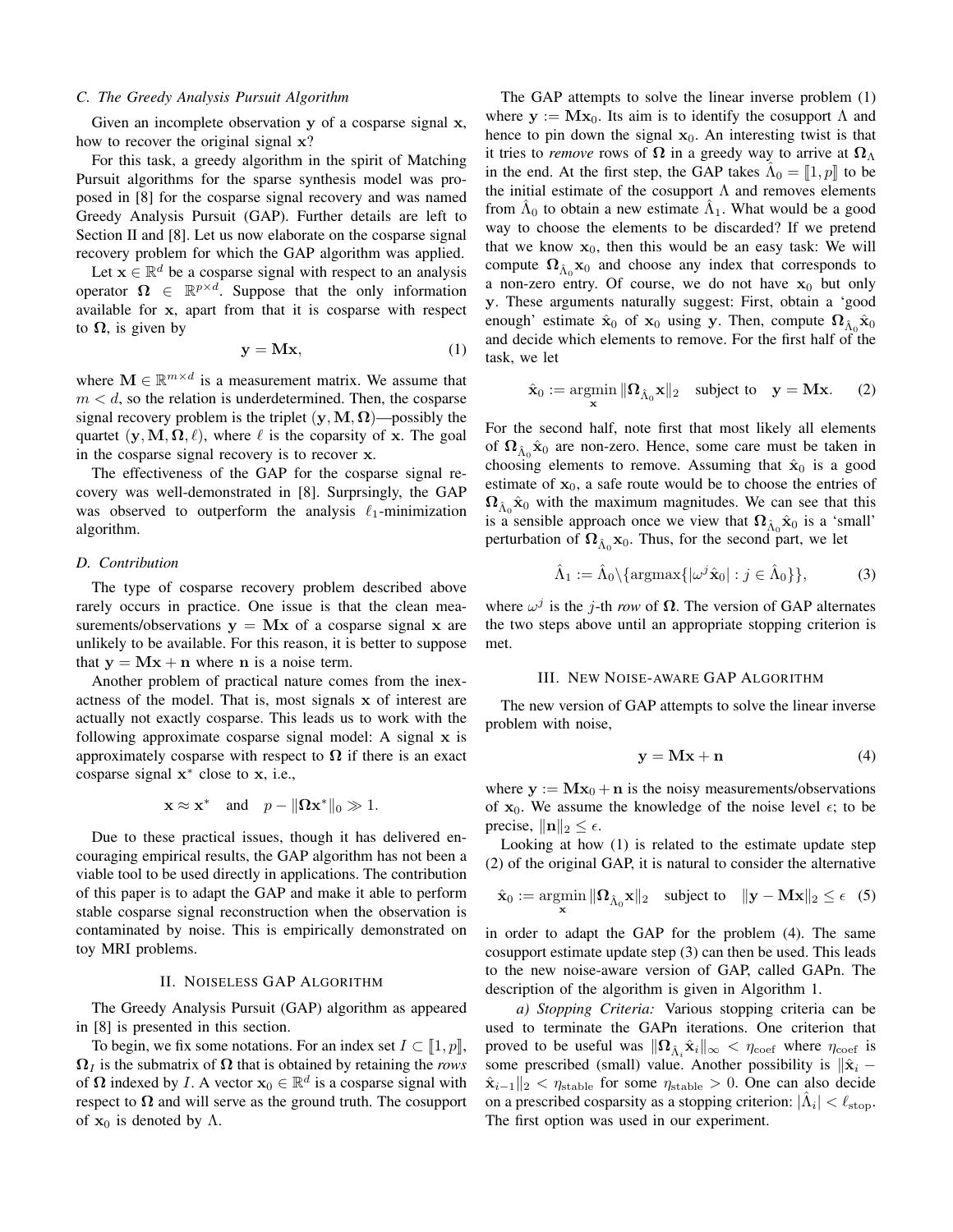Algorithm 1: Noise-aware Greedy Analysis Pursuit (GAPn)

Input: y, M,  $\Omega$ ,  $\epsilon$ Set  $i = 0$ ,  $\hat{\Lambda}_0 = [\![1, p]\!]$ repeat  $\hat{\mathbf{x}}_i := \mathop{\mathrm{argmin}}_{\mathbf{x}} \|\mathbf{\Omega}_{\hat{\Lambda}_i} \mathbf{x}\|_2 \ \ \text{ s.t.} \ \ \|\mathbf{y} - \mathbf{M} \mathbf{x}\|_2 \leq \epsilon$  $\hat{\Lambda}_{i+1} := \hat{\Lambda}_i \setminus {\text{argmax\{|\omega^j \hat{\mathbf{x}}_i| : j \in \hat{\Lambda}_i\}}$  $i := i + 1$ until *stopping criteria met*

*b) Solving the Inner Optimization* (5)*:* In the implementation of the GAPn, we solved the optimization (5) by solving an alternative problem (with conjugate gradient method):

$$
\hat{\mathbf{x}}_0' := \mathop{\mathrm{argmin}}_{\mathbf{x}} \|\mathbf{y} - \mathbf{Mx}\|_2^2 + \lambda \|\mathbf{\Omega}_{\hat{\Lambda}_0}\mathbf{x}\|_2^2
$$

for appropriate value  $\lambda > 0$ . In fact, the value of  $\lambda$  was varied until  $\hat{\mathbf{x}}'_0$  satisfies the constraint  $\|\mathbf{y} - \mathbf{Mx}\|_2 \leq \epsilon$ .

*c) Super-greedy GAP Algorithms:* Multiple rows of Ω can be removed at each cosupport update step. Two simple alternatives to (3) can be conceived. One way would be to discard the rows corresponding to  $r$  largest analysis coefficients at each iteration for some fixed  $r > 1$ . The second alternative is to perform

$$
\Gamma_i := \{ j \in \hat{\Lambda}_i : |\alpha_j| \geq t \max_{s \in \hat{\Lambda}_i} |\alpha_s| \}, \quad \hat{\Lambda}_{i+1} := \hat{\Lambda}_i \backslash \Gamma_i,
$$

where  $\alpha := \mathbf{\Omega}_{\hat{\Lambda}_i} \hat{\mathbf{x}}_i$ , for some fixed  $0 < t < 1$ . The Noiseless GAP using this alternative was discussed in [8].

#### IV. EXPERIMENTS

We show the experimental results obtained by applying the GAPn algorithm presented in Section III.

#### *A. Synthetic Cosparse Signal Recovery*

As a first demonstration, we conducted a synthetic experiment on cosparse signal recovery. In this experiment, we fixed the signal dimension  $d = 200$  and the size of the analysis operator  $p = 240$ . Two values of measurement size were tried:  $m = 160$  and  $m = 80$ . The cosparsity was also fixed at  $\ell = 180$  and  $\ell = 195$  respectively for the cases  $m = 160$ and  $m = 80$ . Once  $d, p, m$  and  $\ell$  are fixed, the noise intensity  $\epsilon_{\exp}$  were varied. At each noise intensity, the experiment was repeated 50 times and the average relative error was computed.

The details of how the cosparse signal recovery problem  $(y, M, \Omega, \epsilon)$  (noise intensity is added here.) was constructed are as follows: The entries of  $\mathbf{M} \in \mathbb{R}^{m \times d}$  are simply drawn independently from the normal distribution.  $\Omega^T \in \mathbb{R}^{d \times p}$  was constructed to be a random tight frame with uniform column norm. Random  $\ell$  elements of  $\llbracket 1, p \rrbracket$  were selected to be a set Λ. A Gaussian random signal in the null space of  $\Omega_{\Lambda}$  was constructed to be  $x_0$ . A noise term n with  $||n||_2 = \epsilon_{\text{exp}}$  was constructed and finally the observation y was computed by  $y = Mx_0 + n$ . The noise level  $\epsilon := 1.01\epsilon_{\exp}$  was passed to the algorithms.



Fig. 1. Output SNR 20  $\log_{10}(\|\mathbf{x}_0\|_2/\|\hat{\mathbf{x}}-\mathbf{x}_0\|_2)$  as a function of input SNR  $20 \log_{10}(\|\mathbf{Mx}_0\|_2/\epsilon_{\exp})$  for the tested algorithms for the case  $d = 200$ ,  $p = 240$ ,  $m = 160$ , and  $\ell = 180$ .

The results for the first case is shown in Figure 1. In addition to the GAPn, the analysis  $\ell_1$  which solves

$$
\hat{\mathbf{x}} := \operatornamewithlimits{argmin}_{\mathbf{x}} \|\mathbf{\Omega} \mathbf{x}\|_1 \quad \text{subject to} \quad \|\mathbf{y} - \mathbf{M} \mathbf{x}\|_2 \leq \epsilon,
$$

was tested. In the figure, the label L1 corresponds to the result when  $\epsilon$  was taken to be 0 above and the label L1n corresponds to the one where  $\epsilon$  was set at the value described above. GAP denotes the noiseless version. The figure shows that while the GAP performs worse than the analysis  $\ell_1$ , the noise-aware GAPn outperforms the noise-aware  $\ell_1$  in the considered SNR range. The GAPn was also observed to work better than the  $\ell_1$  in the setting  $d = 200$ ,  $p = 240$ ,  $m = 160$ , and  $\ell = 195$ , but the result is not shown here in the interest of space.

#### *B. Shepp-Logan Phantom Reconstruction*

As a more realistic test, we applied the GAPn for the Shepp Logan phantom reconstruction problem. In this experiment, the  $256 \times 256$  phantom image was chosen and the measurements were made along 22 radial lines in the 2D *Fourier domain*. The observation was further corrupted by Gaussian noise; The noise level was  $\epsilon_{\exp} = 0.05 ||\mathbf{Mx}_0||_2$  and  $\epsilon = 1.01\epsilon_{\exp}$ , using the notations of the previous subsection.

We have tested the following algorithms: tvdantzig logbarrier and tvqc logbarrier from l1magic-1.1 package, and the GAPn. For the GAPn, the analysis operator used was the one-step finite difference operator  $\Omega_{\rm DIF}$  that consists of all the horizontal and vertical differences of neighboring pixels.

Figure 2 demonstrates that the GAPn result captures the piece-wise constant nature of the original image better than tvdantzig or tvqc results.

#### *C. MRI Image Reconstruction*

The next experiment is related to the issue of approximate signal model. Namely, the signals we meet in practice are not exactly cosparse. For this experiment, we have chosen a (crop of) MRI image generated from the FSL MNI152 T1 0.5mm image data.<sup>1</sup> The setting of the problem is similar to the previous subsection, and the measurements of the image are obtained along 50 radial lines in the Fourier domain. However, no intentional noise was added.

<sup>&</sup>lt;sup>1</sup> Available from Debian Linux package fsl-mni152-templates.